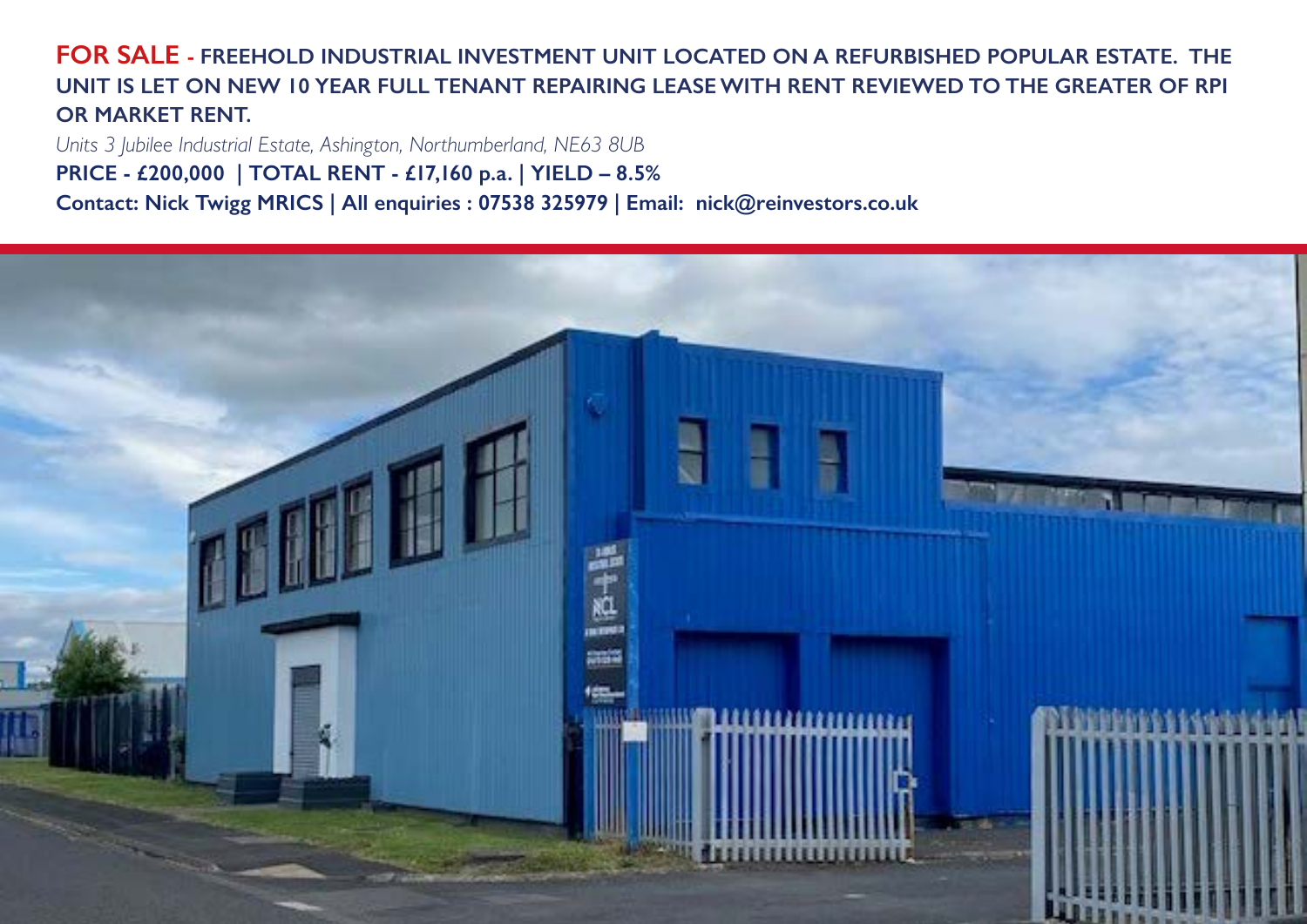### **LOCATION**

Jubilee Industrial Estate lies in a strategic position only 15 miles from Newcastle upon Tyne on the A196, within a few minutes-drive of the A 189 which is a direct link to the A1M and the national road network.

It is located 5 miles from Morpeth and 10 miles from the Port of Blyth.

Other north east centres within a convenient distance include Sunderland (26 miles), Durham (36 miles) and Middlesbrough (54 miles).

The estate is very popular and has a range of occupiers and uses.

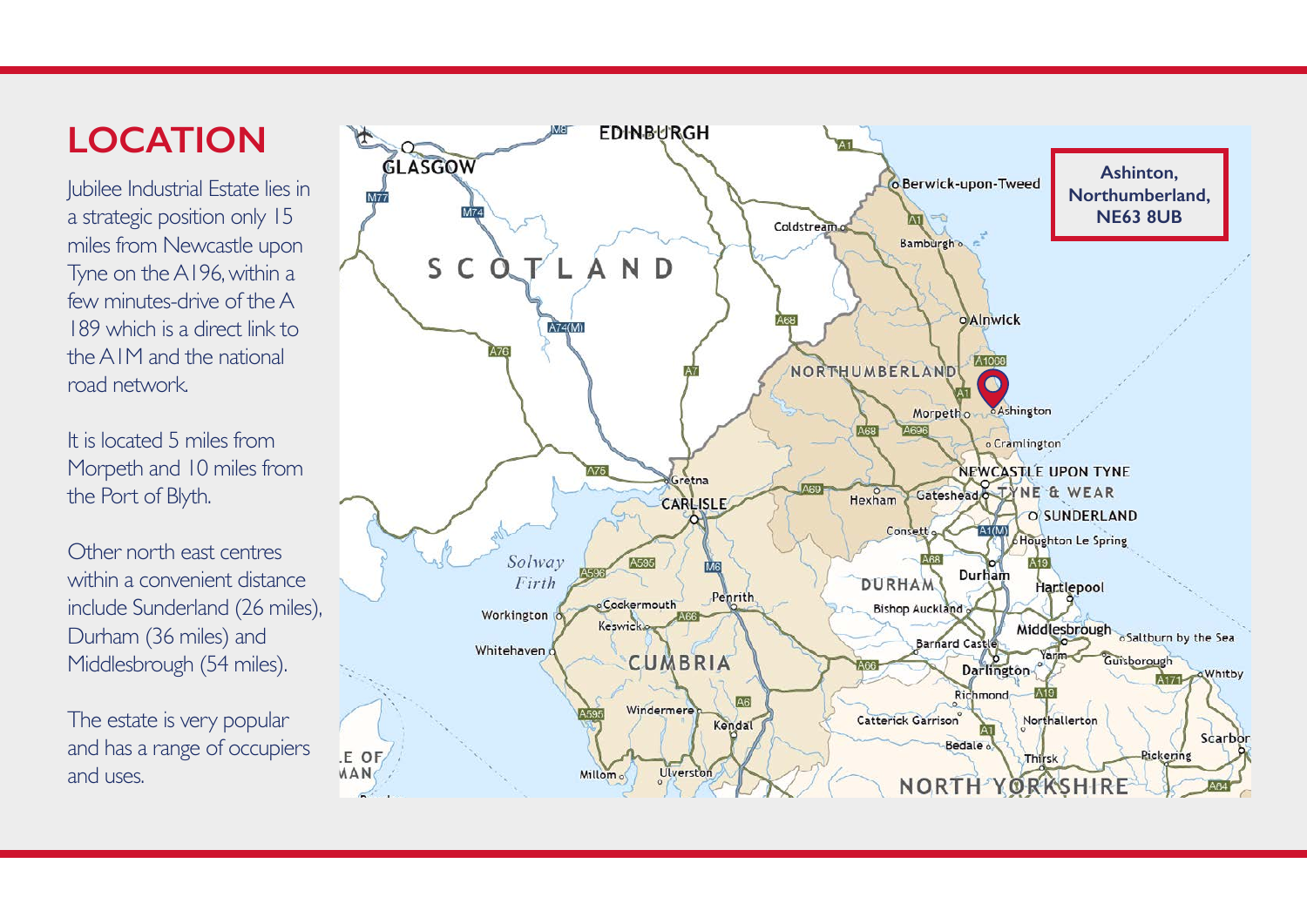### **DESCRIPTION**

A comprehensive improvement programme has been completed at Jubilee Industrial Estate, to provide a range of units with ample car parking. It reflects the general market in the North East where there is a recognised shortage of secondary accommodation throughout the size ranges. Tenant demand has remained consistently strong putting continued upward pressure on rents and lowering of tenant incentives. A full estate management scheme is in place and the cost is recovered from the tenants by way of a modest service charge. The units are built of traditional design and materials with cladded walls and roof and provide approximately 1,972 sq ft (183.1 sq m) of light industrial accommodation.

Importantly, UK battery tech investor Britishvolt has unveiled plans to build what is claimed to be Britain's first gigaplant at the former coal-fired power station in Blyth in Northumberland, a 15 minute drive away from the subject property.

The £2.6 billion project at the 95-hectare Blyth Power Station site will use renewable energy from the UK and possibly hydro-electric power generated in Norway and transmitted 447 miles under the North Sea through the 'world's longest inter-connector' from the North Sea Link project.

By 2027, the firm estimates the gigaplant will be producing around 300,000 lithium-ion batteries a year.

The project is predicted to create 8,000 new jobs in the local area.



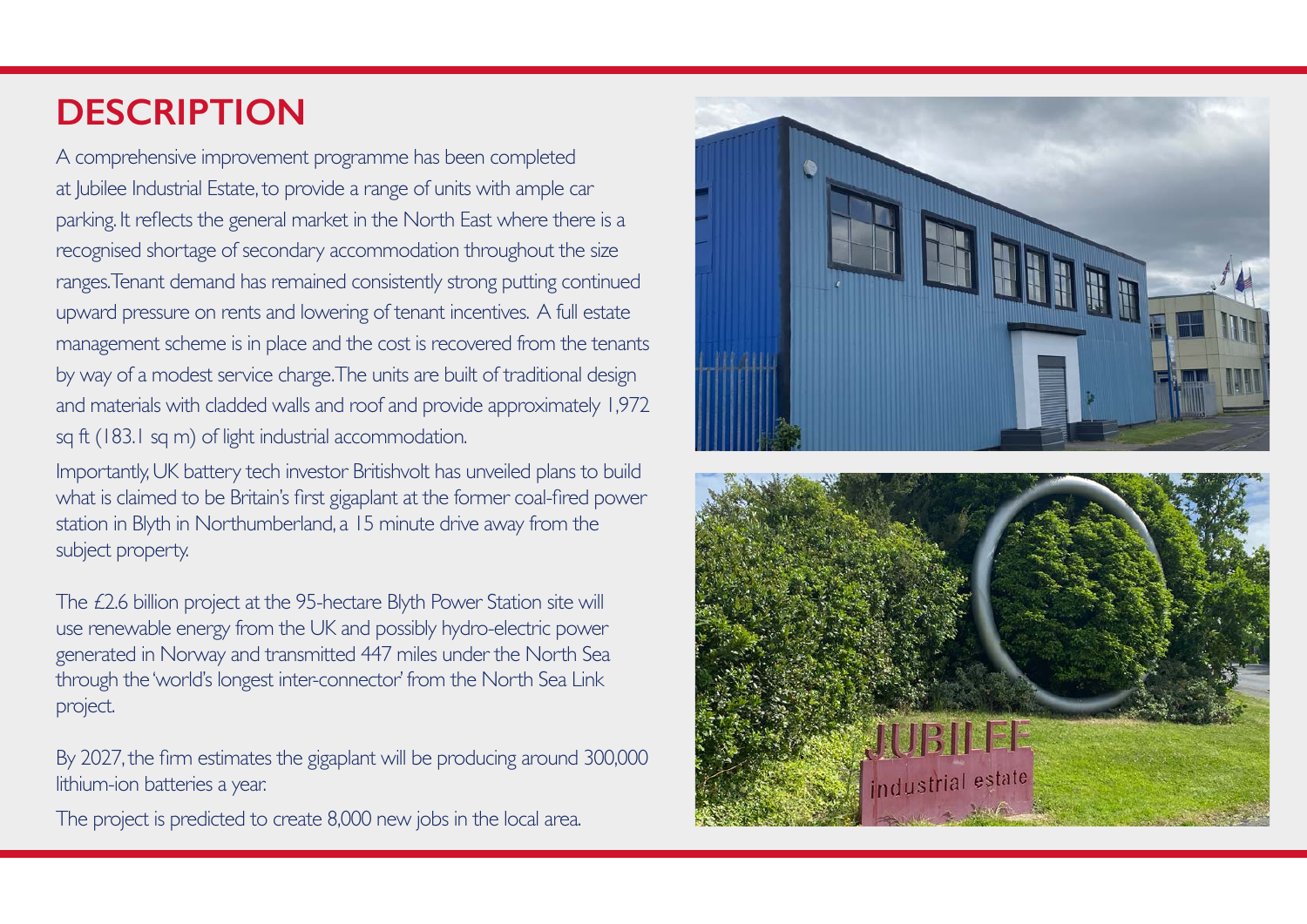#### **TENURE**

The property is held freehold and sold subject to the existing lease.

# **TENANCY**

The property is let to Mr Joseph Beers on a new 10 year full tenant repairing lease from 15/09/2021 with rent reviews at each third year of the term, to the greater of RPI or market rent. The lease is subject to a tenant only break clause at the fifth year of the term subject to 12 months prior written notice. In the unlikely event that the tenant serves notice, the freeholder then has ample time to re-let the unit.